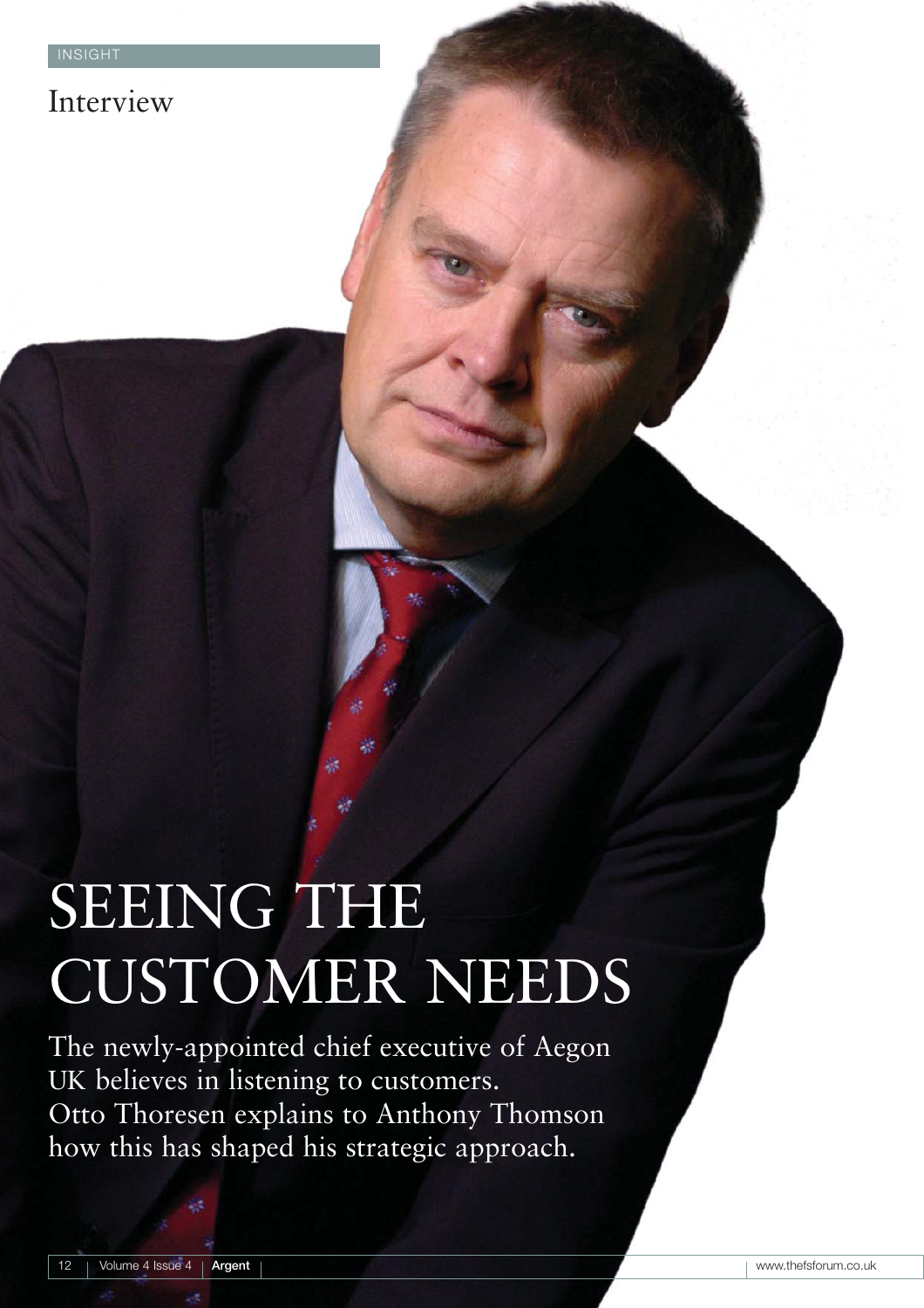**How would you describe your vision for Aegon UK?** We think in terms of three very different businesses in the UK – a life and pensions business; an asset management business; and the distribution companies that are the newest part of the group.

At the highest level, the vision is to build the best long-term savings and protection business in the UK market – and that's something that everybody in the organization has now heard from me personally over the last six months.

When I started, I didn't talk about it as simply as that. I tended to build up a big story about all the issues and concerns that had to be addressed and all the subtleties of what we're trying to create, but then I realized that that's not actually what people want. They want clarity about direction, and our simple and straightforward vision does neatly sum up all the elements of what we're trying to do.

#### **And how does Aegon UK fit within the broader group strategy?**

At the moment, Aegon is substantially an American group, in the sense that, after the TransAmerica acquisition, it accounts for about 70% of earnings. Aegon has a large share in the Netherlands, but it is quite a mature market, so the growth potential there is rather less – which is why the group would like to see the UK delivering a greater proportion of the total in terms of earnings and new business, because they see that we have a good, strong position here.

Compared with many other markets, the leaders here still have quite small shares, so there is potential for market share growth. There are only two problems. One is the ability to achieve acceptable returns on the capital invested, and that has been significantly impacted by the advent of stakeholder pricing. That is a challenge for a pensions business like ours, but it is manageable – partly because stakeholder charges are now 11/2% instead of 1%, which gives an opportunity to make a positive return; and partly because there are growth opportunities for us outside the pensions sector.

The other issue is the risk attached to the return of capital, because stakeholder pricing only allows companies to take significant charges through the annual management charge, which means long payback periods in which they are exposed to the persistency risk – and that is as big an issue for the group as are investment returns.

We have addressed the returns issue with some fairly significant financial management initiatives over the last two or three years, but there is still a question mark over how the UK market will move to a position where the interests of customers, distributors and providers are aligned, and also whether the persistency exposure that the providers currently carry is manageable.

#### **Markets like Brazil, Russia, India and China, with GDP growth of 8%+ must be much more attractive in investment terms. Doesn't that make it difficult for you to access capital from the group?**

Not at all. Aegon has ambitions in those growth markets – there have been some significant developments in Taiwan and China, and in Central Europe – but it is looking there for earnings growth in ten or twenty years time. But it also wants to see earnings growth and development in its mature markets on a five-to-fifteen year horizon. What we have to demonstrate is our ability to achieve the right kind of risk balance and the right kind of growth in returns.

Over the past five years, our focus in Britain has been on "managing the stock" – cost control, margin management, mix management, trying to stabilize the position so that the capital already invested in the business achieved the desired returns.

That has naturally played to the financial disciplines in the leadership team, but now we are increasingly turning our attention to the marketing management

disciplines, because that is where profitable future growth will come from – as long as those disciplines are applied well! So we will still keep the strong focus on financial discipline and shareholder value; but this will increasingly be blended with the identification and development of winning consumer propositions that differentiate us from the competition and give customers real value – and thus generate the shareholder value as well.

**Otto Thoresen** trained as an actuary, but has worked in marketing for most of his career in financial services.

He was Marketing Manager with Scottish Equitable until 1988, when he left to work with Abbey Life and then Royal Life, before rejoining Scottish Equitable in 1994 as Director of International Business. He was appointed Corporate Development Director in 1997.

On the formation of Aegon UK in 1999, he became firstly Group Development Director and then Finance Director, during which time he worked on a number of acquisitions. These included the purchase of the GRE life businesses in 1999 and the establishment of Origen and Positive Solutions by the merging of six smaller<br>IFA businesses. Otto was appointed Chief Otto was appointed Chief Executive in April 2005.

#### **How will you differentiate your brands in the UK from your competitors?**

A lot of this is about ensuring that we demonstrate the capabilities that matter to our customers. We have made several quite small acquisitions in the past few years that will help us with this.

For example, Aegon Benefit Solutions develops worksite communications software – adding to the corporate pensions proposition in a way that is very oriented towards the decision-makers and corporates, because it allows them to get full value from the contributions they're making, but also to the employees, who get a huge amount of potential empowerment to understand their financial affairs and financial futures. And we have HS Administrative Services, a very specialized business focused on defined benefit and defined contribution third-party administration.

And the acquisition of the IFA businesses brings us an advisory capability and insights into customer needs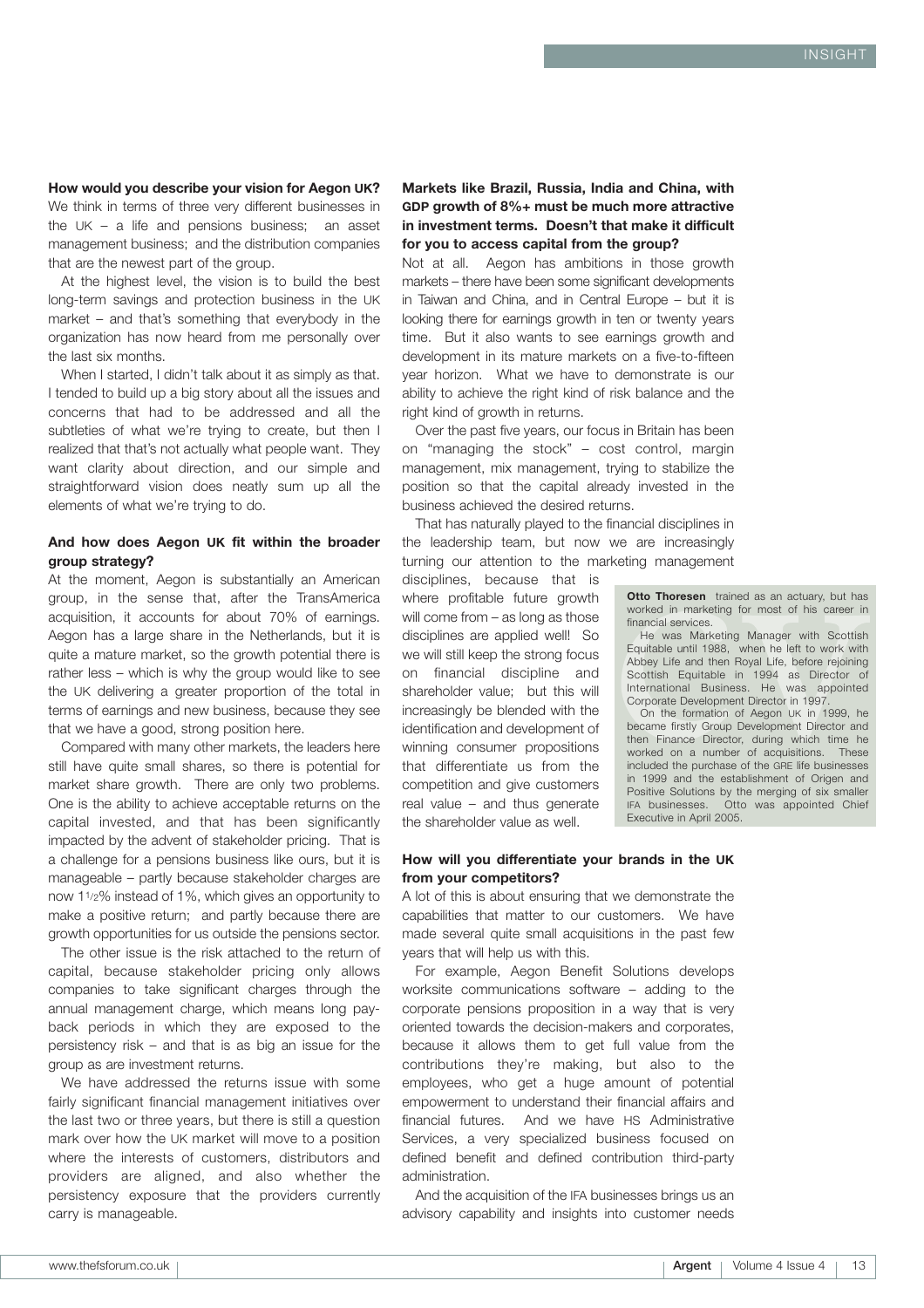

and customer requirements that can help to shape the way we build our propositions. That process is now getting really well-established through Origen and Positive Solutions – two very distinctive models.

The challenge for us now is to deploy these capabilities in a way that recognizes customer needs better, both in the corporate sector and in the individual markets. But most of the classic life companies that compete with us don't have these extra capabilities, so that gives us extra scope.

The trick for me in the next few months is actually now to turn that round and built it from the customer in – so in the corporate sector, we need to work out how we are going to deploy our capability in a distinctive way that gives better solutions to the needs of those corporate clients than anything they can get anywhere else. I know from my own research that this can be done: I've gone out and talked to these people over the last six or nine months, to these medium-sized corporates with 200–2000 employees, where there is just a complete dearth of services at the moment. Nobody is really engaging with them to deliver on the *real* requirements that these people have.

#### **That's a bit dangerous, going out and talking to your customers!**

It's a fascinating experience. I go on corporate pitches, and I learn a huge amount.

#### **Historically, the industry has a poor record in managing its own sales forces, and no-one has really made worksite marketing work in Britain. Why do you think you are different?**

The worksite marketing that you are talking about is very focused on product and channel. Our approach is different.

We have a group pensions service that our corporate clients are very interested in, because they do want to set up a defined contribution arrangement for their staff. But actually their real objectives are not putting the mechanics in place but the benefit to their staff of knowing that their future well-being is looked after.

If we understand that peace-of-mind aspect, we can build in an added-value service that will differentiate us from our competitors – for example, giving staff the facility on their PCs to update their current position, or do a bit of pension planning or, if they need advice on a particular situation, to see an advisor. That can then be extended into other services for employees or for the corporate client. For example, if the company also has a closed final salary scheme, we can offer a system with a very friendly front-end that joins that up with the new scheme, so that their admin unit can see the full pension picture.

It's the sort of flexibility that we are now used to in other markets. You can access the services of Tesco on-line, or in one of their big out-of-town supermarkets, or if you live in the middle of town you can walk round the corner and there's a wee one just sitting there with all the stuff you need to make the supper. Letting customers access your services in a way that suits them is at the heart of differentiation.

It is also a very different world now in terms of managing sales forces. You were talking about productpushing and transaction-based activity. We have taken ownership of advisory capability with quality management – our contribution is to provide Origen and Positive Solutions with financial backing, support and the access to the kind of resources that big businesses can give them. That's not just the money side, but also HR capability, IT capability, the whole works.

We offer them access to those capabilities on a very cost-effective basis, This backing has created a strong and stable IFA company in the shape of Origen, which in turn has led to its recent partnership with Resolution Life.

At Resolution, Clive Cowdery takes a long-term view of service to those customers he's taken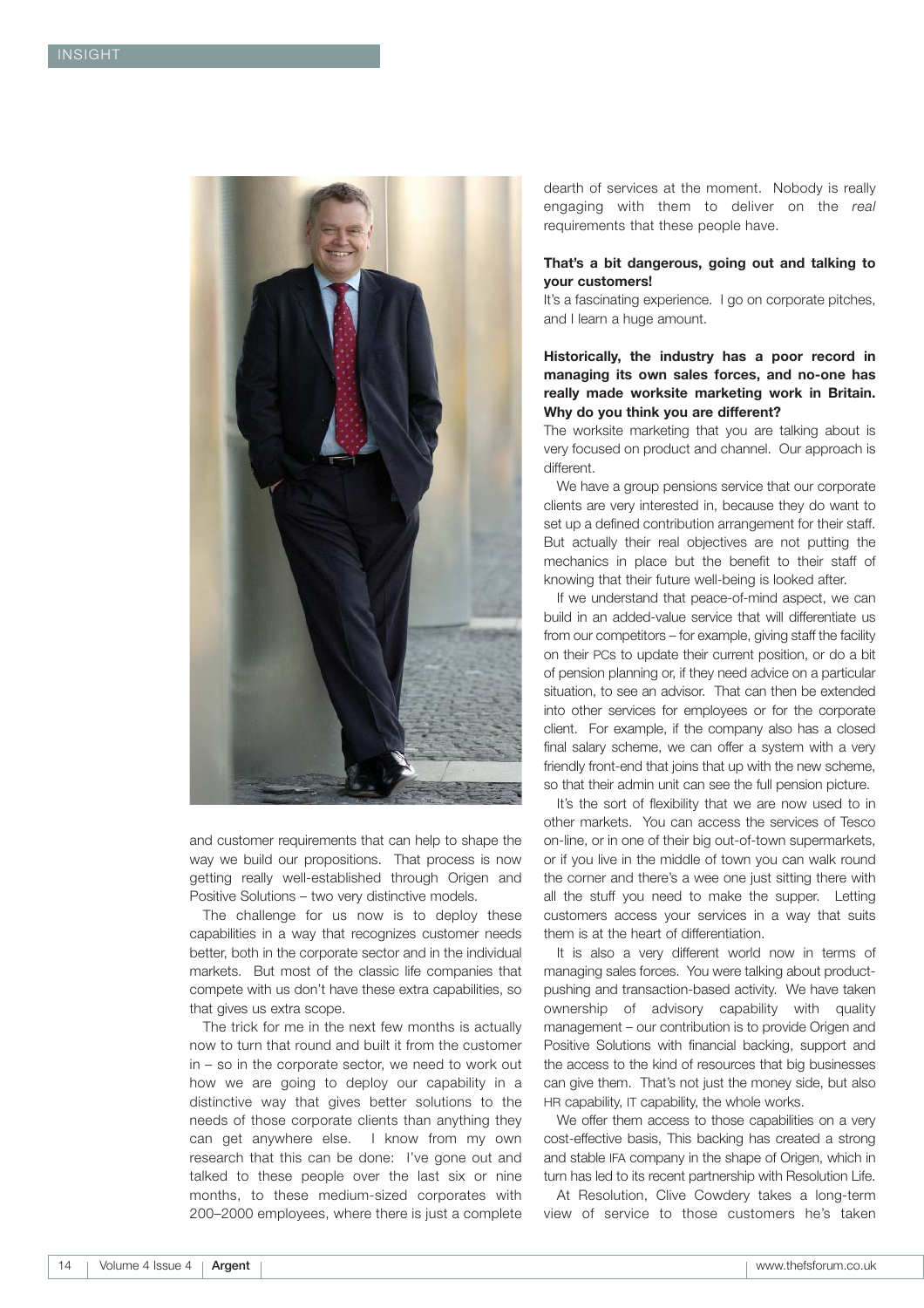responsibility for within the closed-fund life companies that he's bought. He wants an advisory business that he knows is of the right quality, with the right kind of research capability behind it to do a good job to a predictable standard, and which he knows will still be around in twenty years time. That's the real added value of being part of a global financial services group.

#### **Do you look at your advisory business in terms of a hurdle rate or the added value it brings?**

The acquisition of the advisory businesses and the investment we make in them is entirely cost justified, benefit justified on the earnings they are going to generate as advisory businesses.

#### **So all the other stuff's a benefit?**

Everything else is a benefit. I think about the business in terms of our capability across the business as a whole, rather than the silos of activity in which it is currently organized. That brings in an extra insight, a genetic diversity if you like, in the way people think about the business and the way they think about customers.

That is massively valuable. Of course, having done three or four years as finance director, I know that the financial disciplines have to be there too, but the potential for explosive growth comes from an ability to organize this in a way that competitors haven't organized it, to deliver something that is quite, quite different – and that's the exciting part of the job.

But you need to be patient, too. You know you have the capacity to build something compelling and exciting and fantastic with it – but you know you can't do it all yourself. So you must have the patience to get the plans laid out right and get the other people working together and assembling the component parts. That's why I've spent the last six months engaging with our 4,500 staff – and as they begin to see the full potential of our business, they should be as excited as I am.

#### **And it's working?**

Yes – and it's great fun. One of the things we did at a management level was to introduce a "quarterly business review". Over two days, the finance director and I meet the heads of business – not the managing directors but the people running the business areas – and whoever else they want to bring to talk about what we're doing; what they've just been doing; what they're going to do next; the things that are frustrating them; the things that are going really well; where the blockages are.

And by the time you have listened to everybody, you get an all-round picture. Whether, for example, it is a real blockage, and whether there is something you can do about it. It lets me get engaged and understand where everybody is in the whole machine, but the staff love it as well because they sense the energy in the process.

Afterwards, I can take these messages to the senior management and then on to all the staff. I can talk to them about what is happening in *their* world, and about what has happened since we last spoke. And I can also prepare them for what is about to happen.

For example, we had a bit of a setback on sales in the first quarter, down 17% on the previous year. It wasn't a surprise, because it resulted from actions we had taken, but I think in the past our tendency would have been not to talk about "not very good news".

## It lets me get engaged and understand where everybody is in the whole machine

Instead, we took the message to staff at least a week before it would appear in any newspaper, explained what was behind it, what we thought would happen next, and how we thought the papers would cover it – because although the world has to get orientated to profitability, sales volume still tends to be the measure of how big, or small, or how successful you are. As it happened, we didn't get the negative coverage we were expecting, but our people are really responding to the different style.

**It is refreshing to hear a chief executive talk so enthusiastically about customer-centricity, but as a CEO (and an actuary) you have quite an unusual background. You've been a finance director for a bit, but for most of your career you've been in marketing. So what does marketing mean to you?** It has changed as time has gone on. When I joined the business, I was just trying to find some way to use my mathematical background and the qualifications that I had built up. I fell into the marketing department early on – although in those days, marketing was not much more than producing brochures for intermediaries – and that opened up a whole load of doors that I didn't even know were there.

I discovered an ability to communicate that I hadn't known I had. That ability was probably just relative to most actuaries, but I traded on that for a while, and that gave me an opportunity to get engaged with people in the value chain – which set off a few lights about how business worked.

We then started to develop some campaigns in the early 1980s, for example, explaining how important investment was to our proposition. That was unusual for a Scottish mutual, but important – because, at Scottish Equitable, we had moved away from with-profits to unit-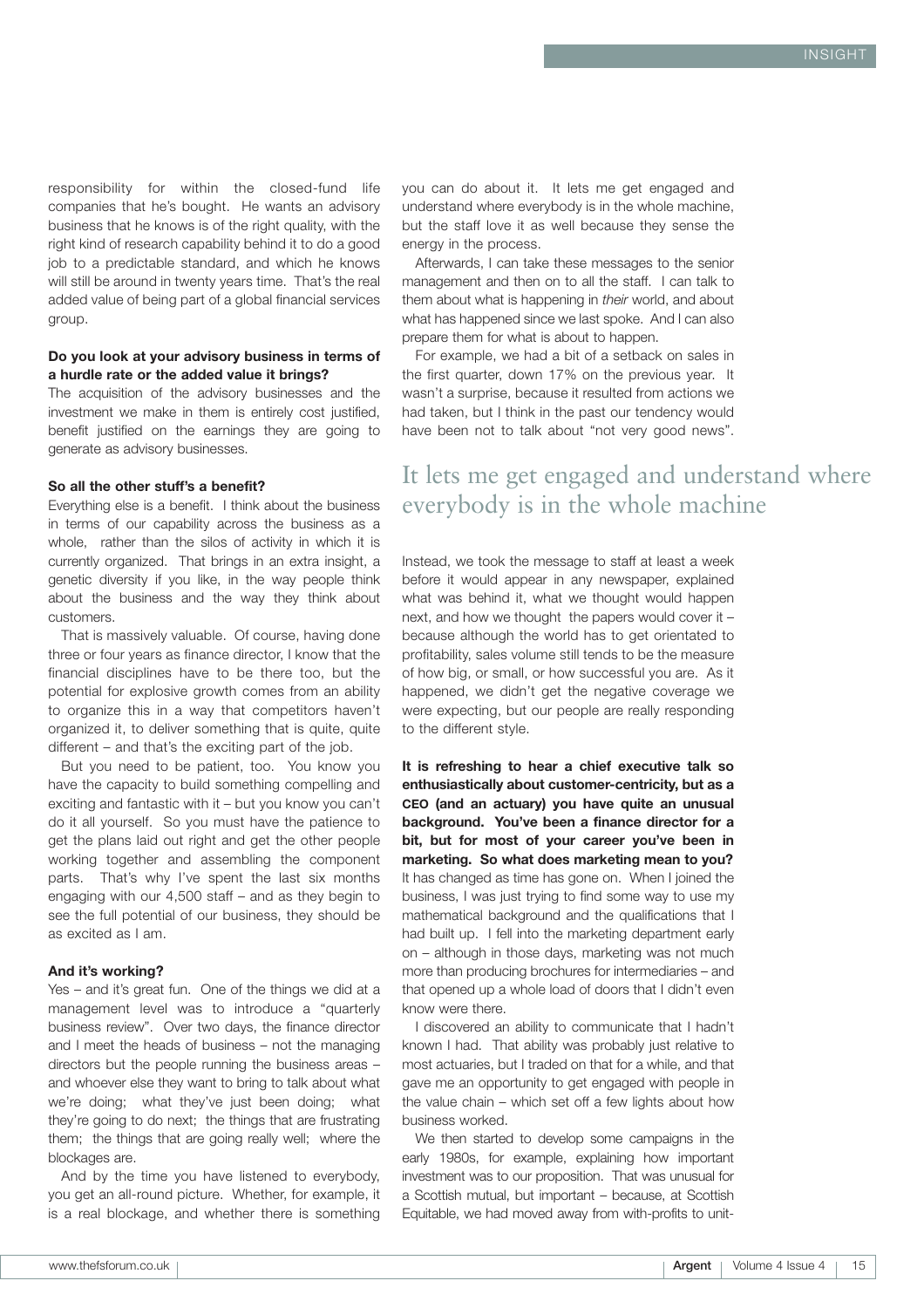linked very early on, and we had to get people to understand why this was a good thing for us to do.

Then at Abbey, the direct sales force let me go out and meet end-customers for the first time. I found that they were servicing people all the way from a chap in an East End two-bedroom terrace right through to the guy who ran the Ferrari franchise in West London. And I saw how complicated the issues were, and found it a bit strange that they were all getting the same products. So that was the beginning of an understanding of real customer issues.

The Royal experience offshore took me somewhere else – into overseas markets and again a different customer group – a very, very small channel with very few advisers, so we could start to partner the advisers in a way that wasn't possible in a mass-market approach.

So it has taken me twenty-two years to get to this point, but now when I sit down and listen to or participate in a corporate pitch to a medium-sized client, the information I take from the client is quite rich – because I'm mapping it against this model I've built up over twenty-odd years. But now, when I think about things we could be doing to make the proposition so

I'm more interested in explaining what that brand proposition is than worrying about what colour it is or what name it has.

> much more compelling and attractive, I'm actually in a position where I could get those bits joined up.

#### **Scottish Equitable has not invested a great deal in branding over the years. Will that change?**

At the moment we are reviewing how we think about the business, defining it far more from the point of view of the target customer groups. But it's very clear that building a brand in the corporate market is going to be very important for us.

#### **And that will be the Scottish Equitable brand?**

Well, I just don't know. We've done some review work on how our current brands are seen, but we have to be a bit clearer on what is it we're trying to achieve, and what the key issues are for those decision makers that I'm trying to communicate with.

There are probably two dimensions to this in that corporate space. One is relatively simple – are you going to be around in the long-term? And as I have said already, the Aegon name plays strongly to that.

The second dimension is whether there is a richness to the service that you can offer to a corporate customer that is different to what

everybody else can do. There's something in there about pensions understanding, knowledge, experience, a slight hint of conservatism, all mapped onto technological wizardry. At the moment I'm more interested in explaining what that brand proposition is than worrying about what colour it is or what name it has.

#### **I was thinking more about some research that suggested that consumers confused Scottish Equitable with Equitable Life …**

There's some of that, but that is already becoming a bit of an historical issue. It is more important to look at potential customers and how they will respond to you. If you are selling motor insurance, you have to hit customers in just thirty seconds, and make sure they remember you – and how to contact you – when they come to renew.

We're talking about a different proposition. For example, the industry talks about high-net-worth individuals a lot, but often the focus seems too narrow to me – just the types that deal with private stockbrokers!

But if you look, there is a large group of other people with a lot of money and a lot of need – perhaps they have inherited money from their parents, or have share options, or have just built up a fair bit in pension pots. They are also starting to realize that, when they retire, they may live for another thirty years, and that they need to do something about that.

Now, that group will be willing to take a bit of time to understand who you are, so the brand is not about memorability but what the business stands for, what its real strengths are, and how this benefits customers. So at the moment we are building the strategy, building clarity on which target customer groups we will focus on, and building clarity on how we will differentiate ourselves. And the branding will just come along as part of that discussion.

#### **So how will that impact on your choice of markets over the next three to five years?**

In terms of manufacturing, distribution and advisory services, it seems clear that we will be focused on the corporates and that retirement market. The question we're still asking ourselves is the extent to which we want to develop our risk management propositions more.

Over the last few years, we have largely stepped back from asset protection and protection against longevity risk, because that needs a lot of capital on the balance sheet and we – and a lot of other companies – have been seeking to de-risk our book.

But at the same time, that approach means you are stepping back from a real customer need. With-profits now has a terrible name, but what it tried to do – sharing some of the risk in terms of asset value – was something that customers liked and valued. There's still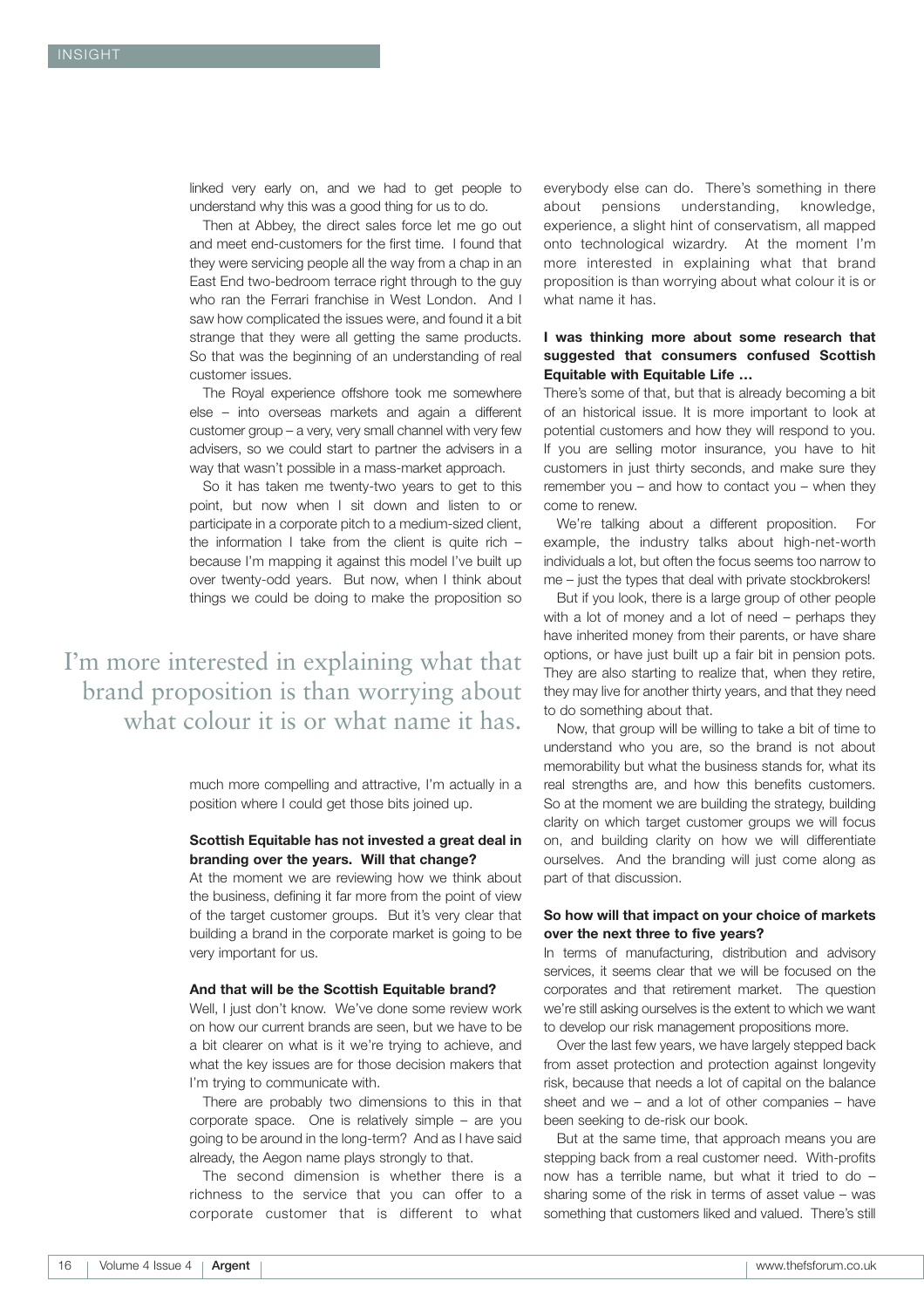a need for that, particularly in a group looking to move through into retirement and post-retirement – some sort of capital guarantee in the face of the longevity issue will be important to them. So I think it is wrong to step back from it, but at the same time, especially on longevity, it's a tricky one, because the actuarial approach of looking over your shoulder doesn't work – things can be so different in that future. So there's a mixture of responsibility and opportunity, and we are just kicking the issues around at the moment.

#### **Your new business profits seem to come primarily from your protection business.**

I think that is the *value* of new business you're talking about. Accounting profits come almost entirely from the historical business that we've written – because effectively the acquisition costs were covered at inception and we now have the annual management charges coming through.

But if you look at where new business is adding value, the pensions business has been so squeezed by stakeholder pricing that the profitability of that relative to the volume written is considerably lower than the margins and profitability generated by protection business and some other product lines – which is another reason to build that risk business.

#### **But pensions will remain very important for you?**

I think there will be a recovery in pensions profitability and margins – that's already beginning to happen.

#### **What's your view on compulsion? Do you think it's inevitable?**

I don't know that it's inevitable. I was reading a piece in *The Times* recently which talked about the fact that people used to save or were in pension schemes because they were worried about being poor in old age. They weren't motivated by the tax breaks; it was just the way they were brought up.

I think we have lost that attitude, and there is some evidence from countries that have brought in compulsion that customers just see it as the *replacement* of one form of savings by another. And if people just move their savings from one place to the compulsive pot, you haven't moved on at all.

It's a whole mindset thing as well. We're trying to engage people to make them feel more positive about their future and taking responsibility for it, but compulsion is almost the opposite of that – and might be likely to dissuade them.

#### **When you say "we", do you mean Aegon or the whole industry?**

Both. We're trying to raise the profile of this issue, talking at conferences, and in different parts of the governmental, regulatory and industry infrastructure. But we are also